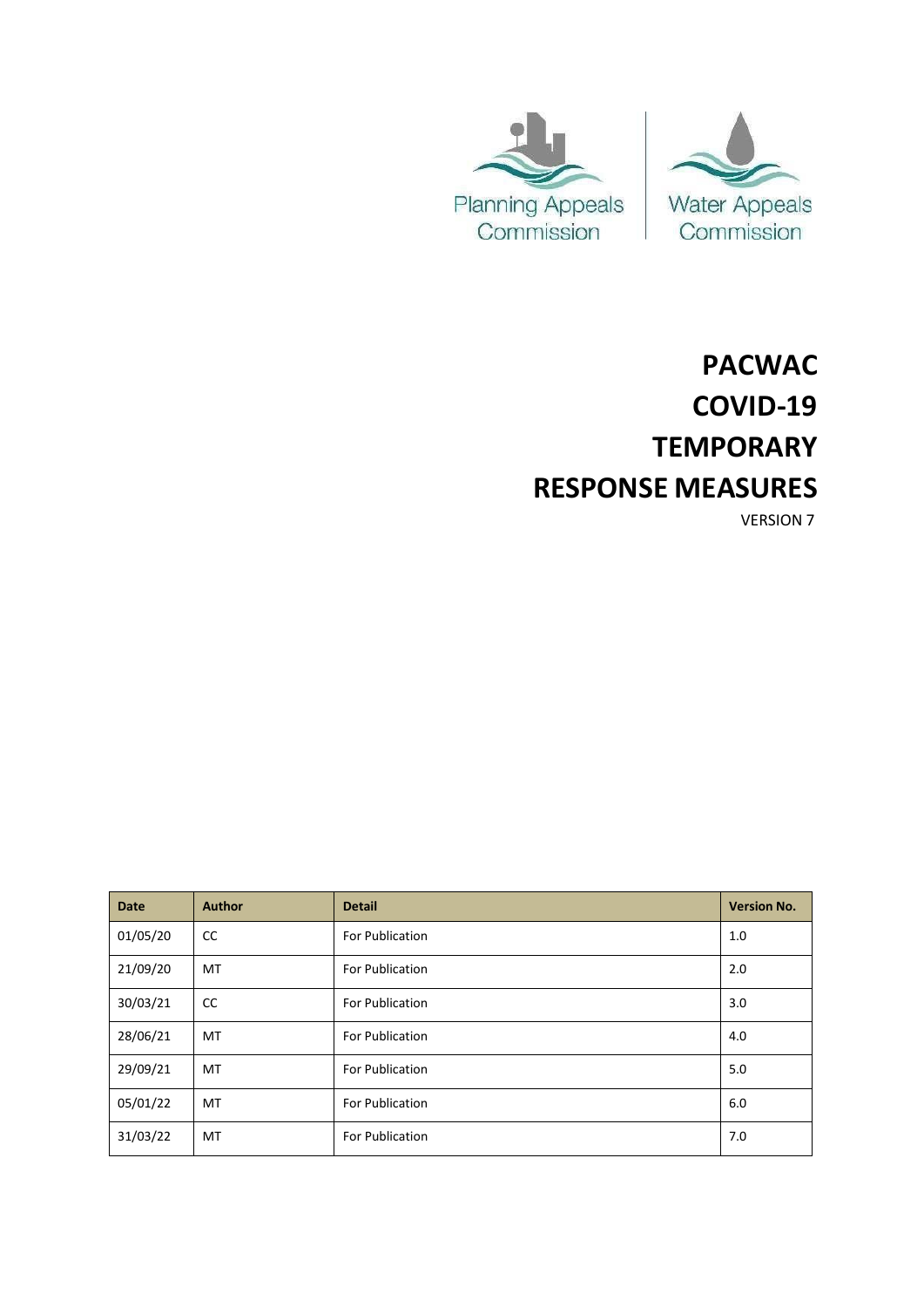## **BACKGROUND**

PACWAC is always cognisant of the important public service we provide. In line with existing government advice, as far as possible, we will endeavour to keep casework moving. We are however, live to the exceptional situation that we are currently facing and may have to react to changing circumstances in ways which may not align with normal procedures.

Up to date information and advice in relation to COVID-19 is available on the Public Health Agency's (PHA) website <https://www.publichealth.hscni.net/covid-19-coronavirus>[. Pl](https://www.publichealth.hscni.net/covid-19-coronavirus)ease refer to the PHA advice and adhere to the guidelines presented therein in relation to actions to take in relation to COVID-19.

In order to reduce the risk of spreading COVID-19 and keep both the public who interact with us and the Commission workforce safe, the following measures will apply to all cases currently in the system and to all work received by PACWAC up to 30 June 2022. All measures are based on information available at the time of writing and are subject to ongoing review. Please refer to the latest version of this document which will be available on the website.

#### **PARK HOUSE**

Due to public health measures PACWAC are operating with reduced administrative capacity. Accordingly, please do not telephone or email administrative case officers directly. All email correspondence should be sent to [info@pacni.gov.uk](mailto:info@pacni.gov.uk) which is monitored daily.

If you have submitted an appeal, it is suggested that you do not wait on a letter to notify you of arrangements to start preparing evidence. We would ask that you please continue to prepare and submit evidence.

When the office is open, post will be received and processed. Given the limitations with the IT system and reduced administrative capacity, PACWAC will follow normal procedures in respect of requesting evidence in hard copy format and we expect partiesto adhere to this established practice and to deadlines set for submission. We will, however, facilitate the submission of evidence electronically where there are no third parties involved in the appeal with the following restrictions:

• It must consist of a single pdf document not exceeding 20MB in file size;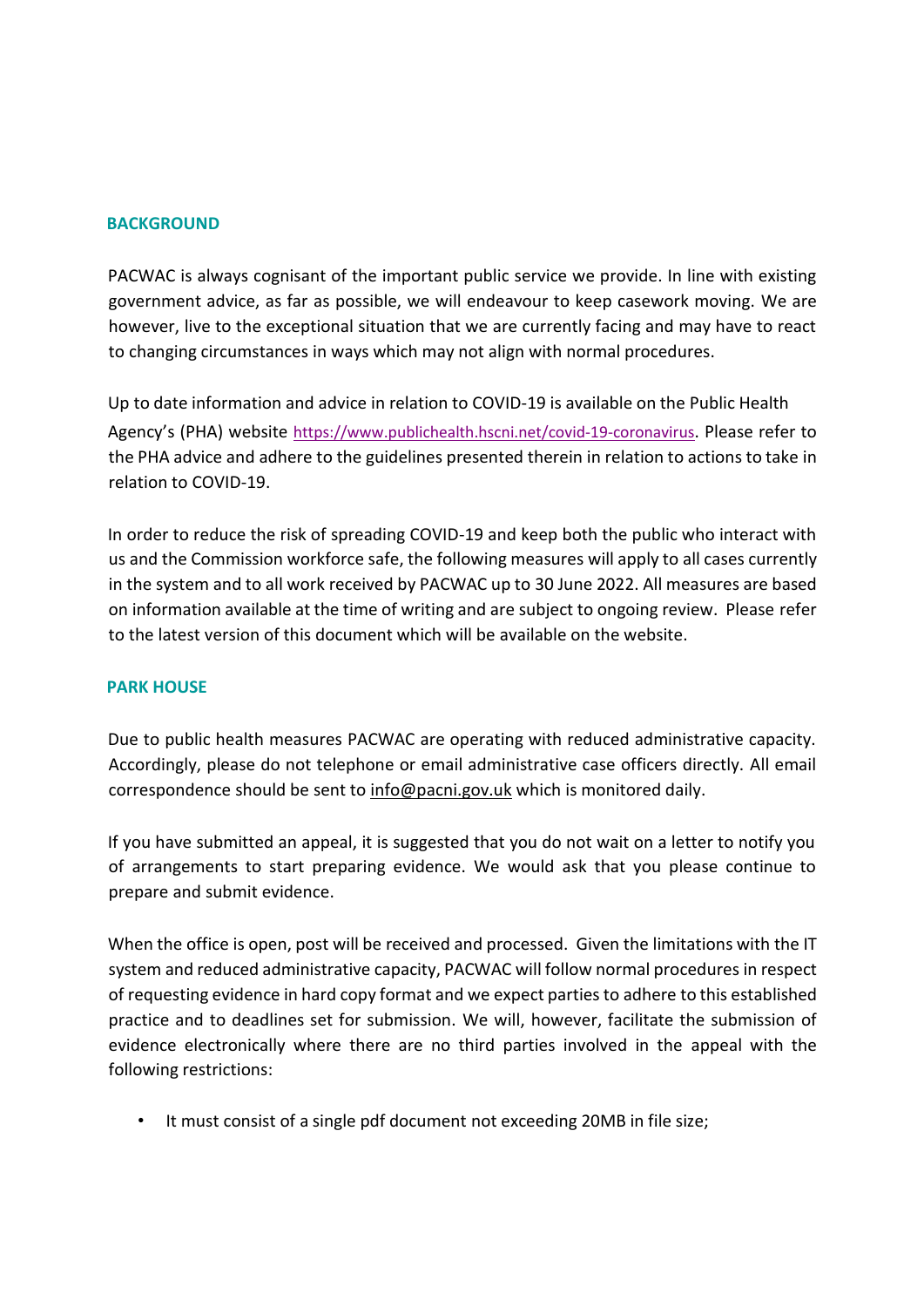- All pages must be A4 (where large scale drawings are included the evidence should be submitted in hard copy);
- Submissions must be made to our [info@pacni.gov.uk](mailto:info@pacni.gov.uk) address;
- Statements of case should be concise and preferably not exceed 1500 words.

If documentation is submitted electronically which does not comply with the restrictions, it will be rejected and no exchange of evidence will take place. It is the responsibility of the submitting party to ensure that the evidence complies with the aforementioned restrictions*.*

Where evidence is submitted both electronically as well as by hard copy, both formats must be submitted in time to meet the deadline set for submission.

We do have to be live to the possibility of office closures whether that be down to government advice or shortage of staff. In the future, where the Commission has specified a date for the submission of evidence in relation to casework and the office is closed on that date due to the COVID-19 situation, the submissions shall be regarded as having been received by the submission date if received by PACWAC within five working days of the office reopening (with Day 1 being the first day that the office is open) or there is proof of recorded delivery to show expected delivery on the specified date. It is important to check the website regularly. This provision does not apply to new appeals as the Commission has no power to extend statutory deadlines. New appeals can be submitted electronically through the website or via email during any future office closure.

To ensure continuity of business operations in the event of further office closures or disruption to postal delivery services, we ask that all those interested in an appeal provide a current email address in order that we can issue correspondence electronically if this becomes necessary.

General access to view appeal files in Park House is currently suspended. However, on occasion, it may be possible to facilitate specific requests and contact should be made through the [info@pacni.gov.uk](mailto:info@pacni.gov.uk) address in the first instance.

#### **HEAR AND DECIDE CASEWORK**

# **Written Representations (WR)**

These will be dealt with in the normal way. While we do expect issues with delivery timelines we will do our best in the circumstances.

Special care may be required in relation to some site visits which, for example, require access to a dwelling. Where this is the case, individual arrangements will be made by the PACWAC admin team and all PHA advice will be adhered to in relation to the site visit. No interaction should take place with the appointed Commissioner. Where a site visit cannot be carried out in a safe way the appeal will be held in abeyance until it is considered possible to do so.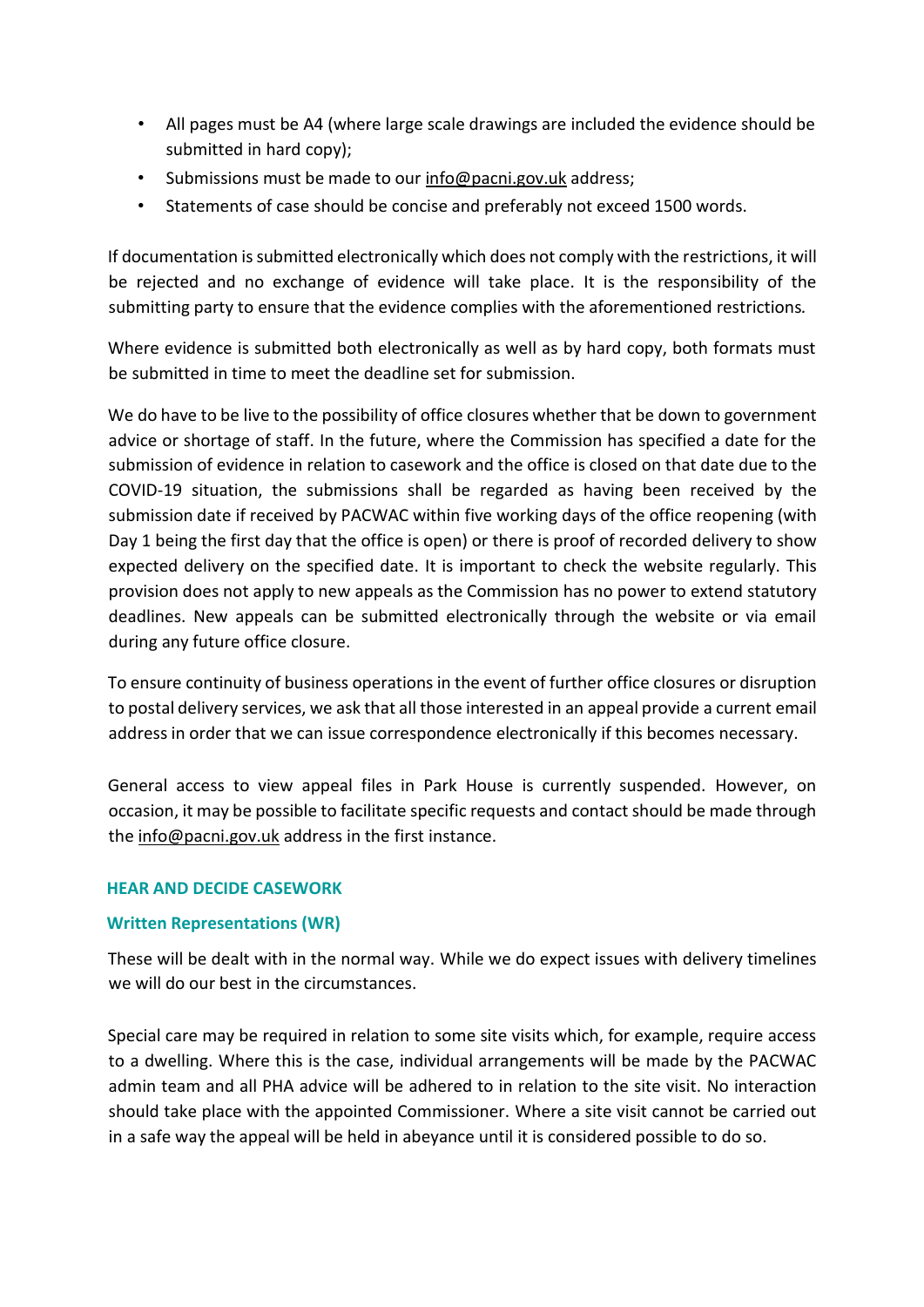## **Accompanied Site Visits (ASV)**

Requests for an ASV will not be accommodated. These appeals will be processed based on the written representations (WR) procedure with the Commissioner performing an unaccompanied site visit. Parties will be notified in writing as soon as practical.

The special care provisions for WR will apply.

## **Hearings**

The Commission has undertaken significant work to be able to facilitate remote hearings where possible and are now accommodating physical hearings*.* This document outlines the additional measures in relation to both types of hearings so that parties can become familiar with the expected processes.

Where an appellant or the planning authority advises the Commission in writing that they wish to change to a WR this will normally be accommodated, subject to any other party who exercised their right to a hearing being agreeable. Such requests must be made in writing, preferably by email to [info@pacni.gov.uk.](mailto:info@pacni.gov.uk) In this instance we will write out to the parties to enable the exchange of evidence and provide time for rebuttals to be prepared and submitted. The Commissioner will undertake an unaccompanied site visit. Hearings may still be necessary, however, in enforcement appeals where there are complex legal issues or significant factual disputes.

We will write to parties who have exercised their right to a hearing to ascertain if they are willing to proceed via a remote hearing. We encourage parties to engage in the remote hearing process as we will be able to make arrangements to progress the case.

In all cases, work should proceed on preparing evidence and we will continue to set deadlines for submission of papers so that we will be able to progress the case at the earliest opportunity. In order to frontload the hearing process (in whatever form) and ensure that we can focus in on key areas of dispute it may be that we will request the submission of rebuttal statements. How an appeal proceeds is a matter for the Commission. If considered necessary, an appointed Commissioner may issue questions to be answered by one or more party to the appeal. These will be exchanged for comment or for information only as deemed appropriate by the appointed Commissioner.

Details in relation to how a remote hearing will progress are contained in PACWAC remote hearings protocol which is available on the website.

Due to the COVID-19 situation we have introduced a number of additional measures to facilitate physical hearings. For the short term any physical hearings will be accommodated in Park House with an option for parties to give evidence from a remote location. A number of hybrid hearings have been undertaken and feedback has been positive. Further guidance is contained in our Park House Attendance Guide.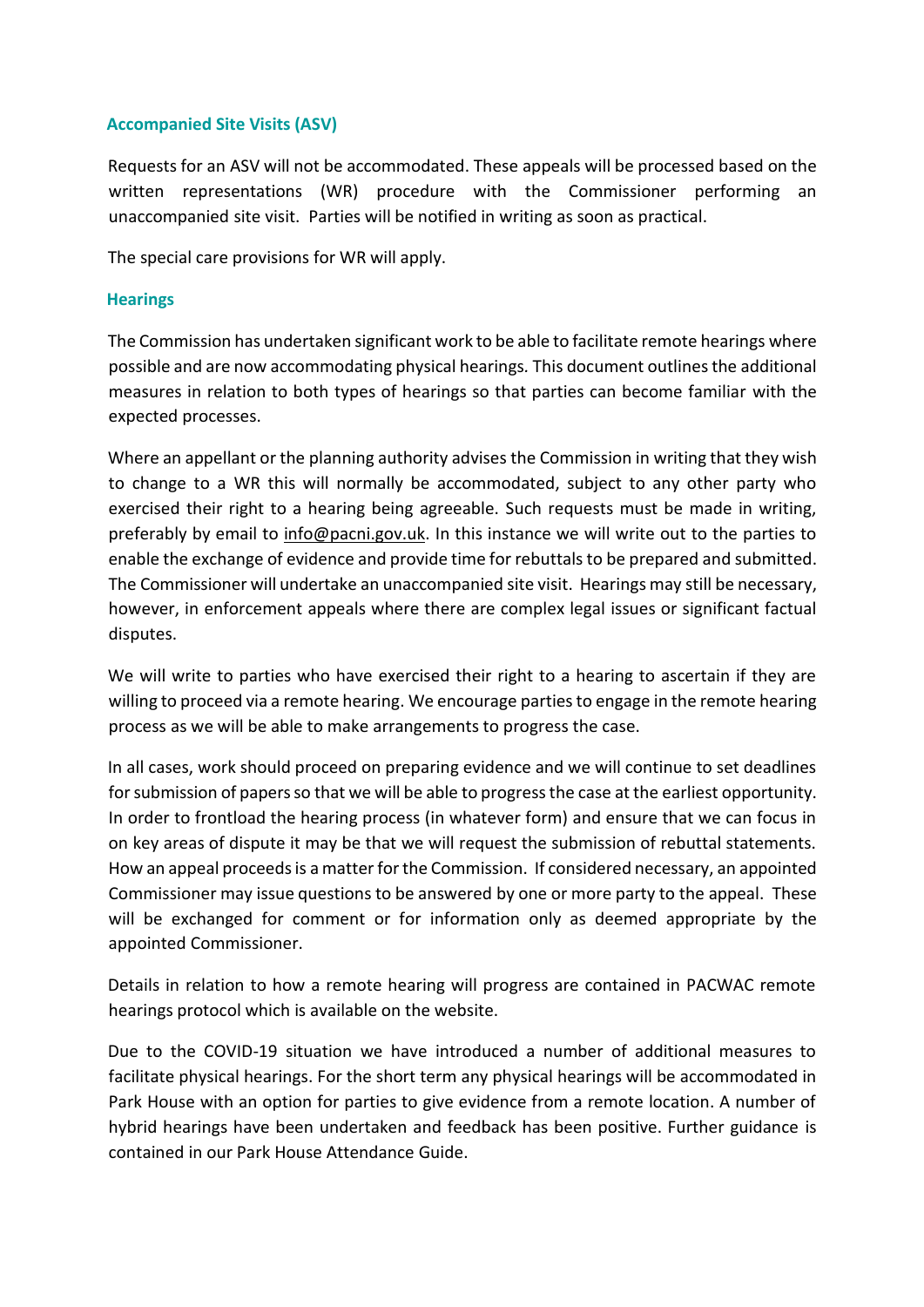Up to date information and advice in relation to COVID-19 is available at https:/[/www.publichealth.hscni.net/news/covid-19-coronavirus.](http://www.publichealth.hscni.net/news/covid-19-coronavirus) If you think you might be at risk of having already contracted COVID-19 you should refer to the PHA advice and adhere to the guidelines presented therein in relation to actions to take. This may mean that you will have to ask someone to attend public proceedings and make representations on your behalf or alternatively place reliance on previous written submissions.

It is expected that we will have to restrict numbers attending hearings due to venue capacity and/or government restriction on numbers. The number of observers in the room may be limited to enable the PHA recommended social distancing between individuals. Parties who have submitted a statement of case will be asked in advance who is expected to attend as participants. Parties are expected to minimise the number of attendees or determine if they could be represented by a single person.

It is intended to facilitate observers at physical hearings. Details of the hearing will be published on our website and individual observers must register their interest in attending a particular hearing with the PACWAC admin team via email at info@pacni.gov.uk, clearly statingthe appeal reference number. This should be completed at least 24 hours in advance of the scheduled hearing time. The individual will be entered onto the attendees list up to the capacity of the room. Once the capacity of the room is reached the attendee list will be closed. In these special circumstances no one is to attend a hearing without previously being registered as a participant or an observer. If you are not on the attendee list it may not be possible to accommodate entry to the hearing.

It may be that due to critical individuals becoming ill or needing to self-isolate due to COVID19, arrangements for physical hearings may have to be changed at short notice. This may include the possibility of evidence being given remotely. This will be the preferred option in order to maintain the allocated hearing date. All correspondence requesting an adjournment must be submitted in writing (preferably by email). It should be noted that if the postponement is a necessary step we will try to reschedule at the earliest opportunity. Where we have contact details, the Commission will try to make contact if there has been a change in arrangements.

It should be noted that an initial hearing date, once set, will not be changed unless it is absolutely necessary to do so. If a hearing date does need to be amended the Commission will provide an alternative date.

#### **HEAR AND REPORT CASEWORK**

There is no statutory provision for inquiries and hearings to be converted to WR. The Commission will make arrangements for such hearings in due course. Those parties who requested the hearing will be given the opportunity for the case to be conducted remotely. Where a physical hearing is required, the Commission will write to the parties involved to ascertain numbers that are likely to be in attendance.